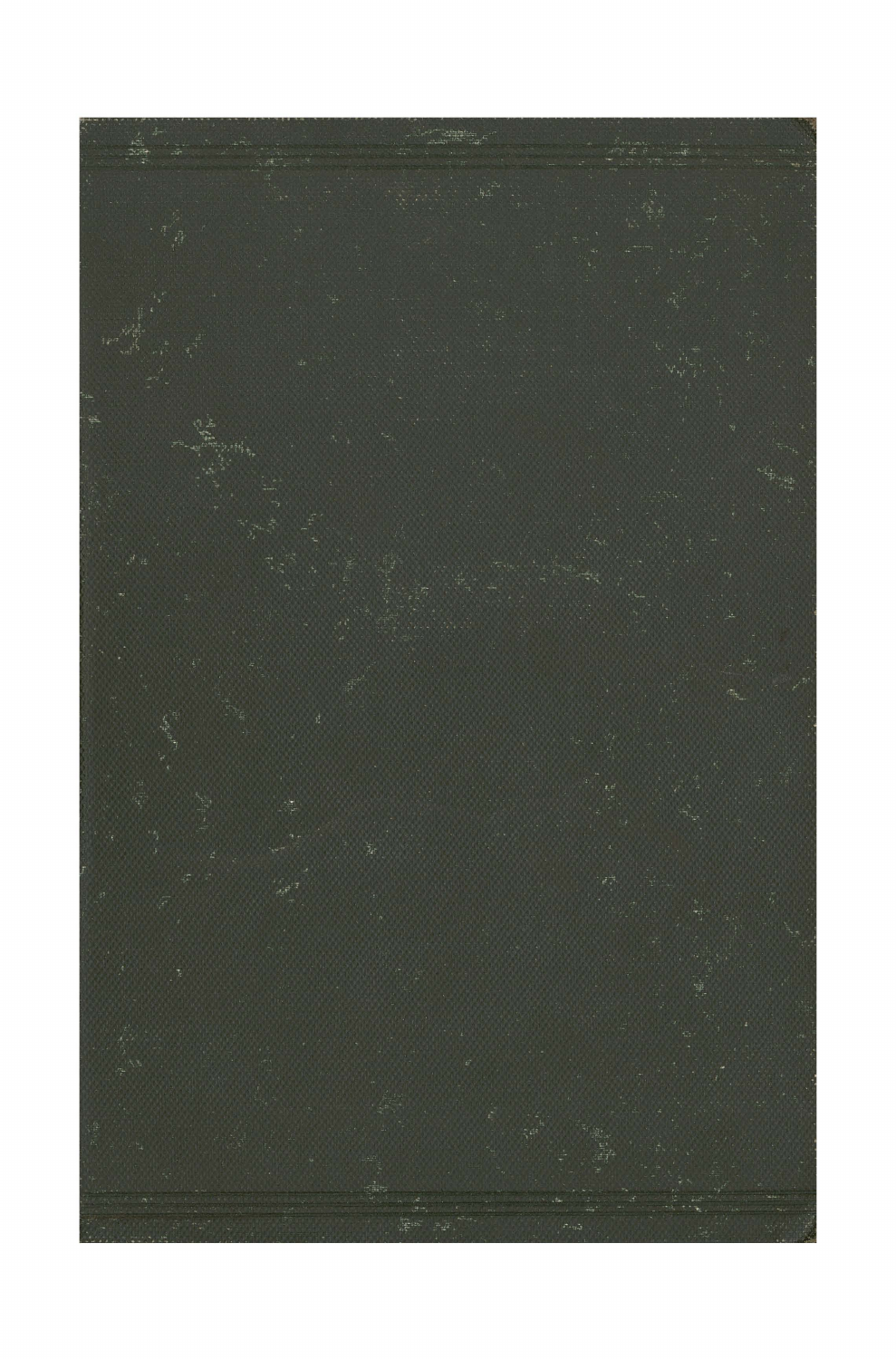THE HISTORY OF THE ENGLISH CHURCH AND PEOPLE IN SOUTH AFRICA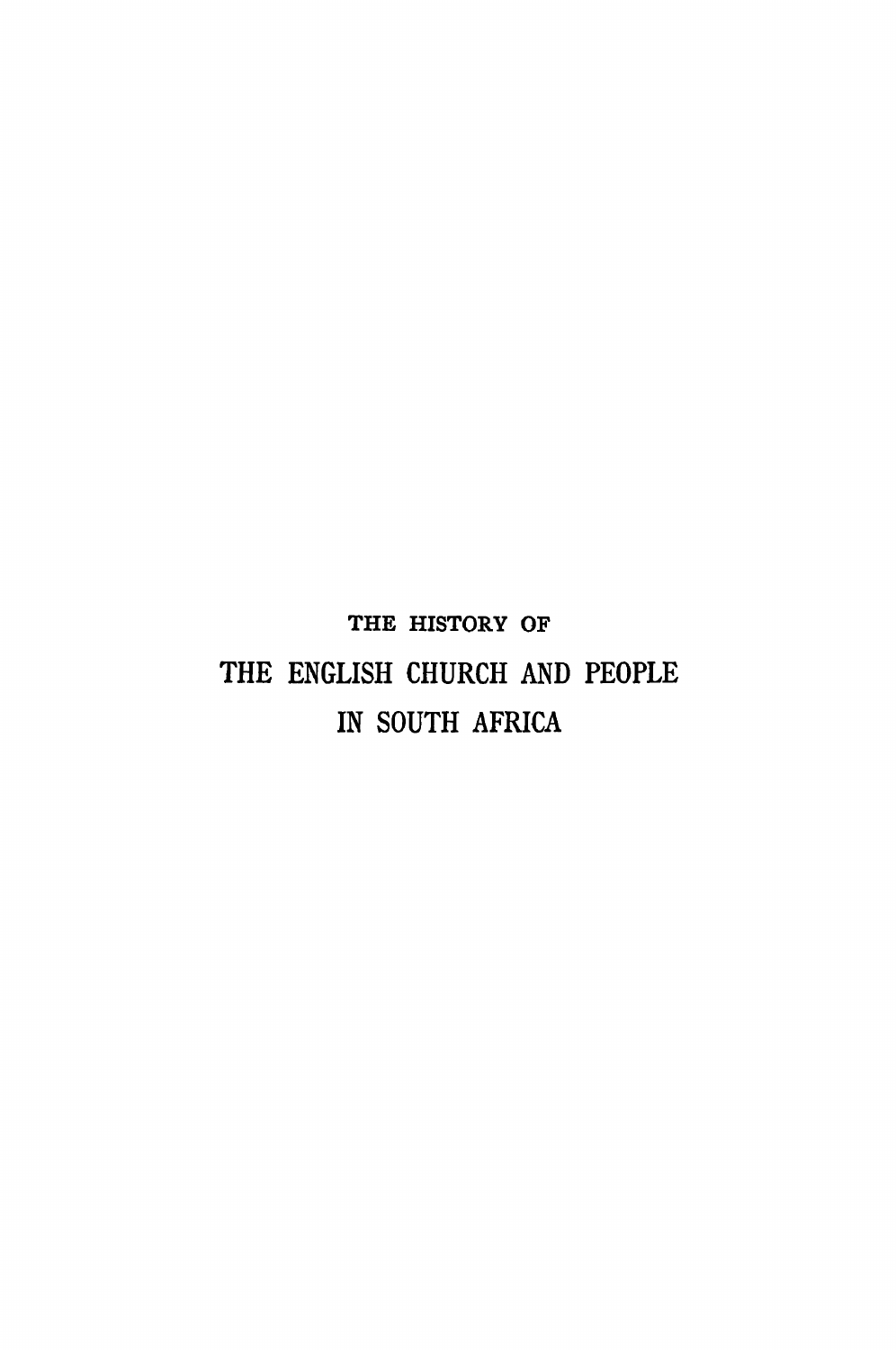"Quod Ecclesia Anglicana libera sit et habeat jura sua integra, et Ilbertates suas *illeesas,"-Magna Cllarla.*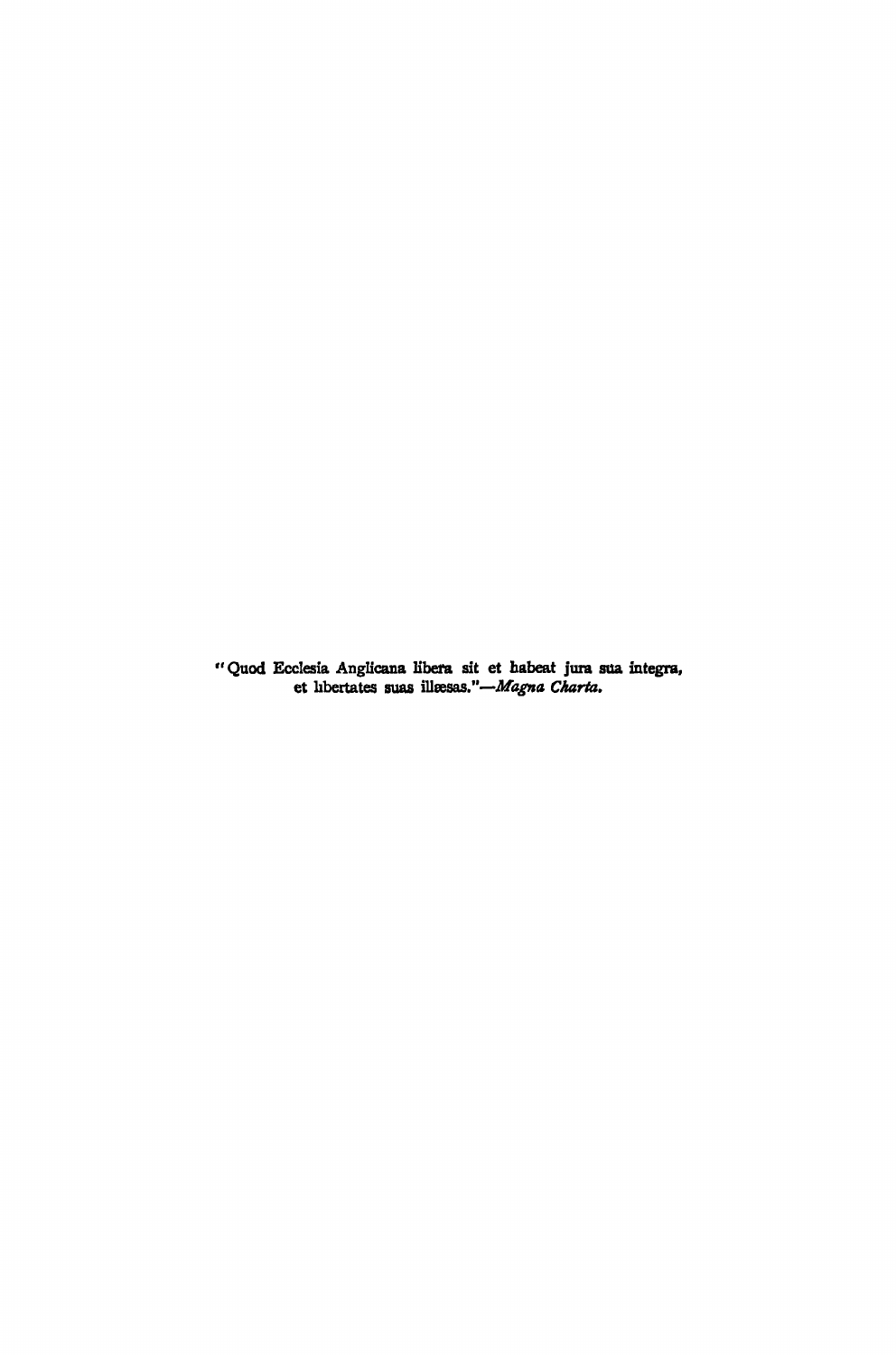### THE HISTORY

### OF THE

# ENGLISH CHURCH AND PEOPLE IN

# SOUTH AFRICA

BY

### A. THEODORE WIRGMAN, B.D., D.C.L.

LATE SCHOLAR OF S. MARY MAGDALENE COLLEGE, CAMBRIDGE; VICE-PROVOST OF S. MARY'S COLLEGIATE CHURCH, PORT ELIZABETH, SOUTH AFRICA :

Author of 'The Prayer Book, with Historical Notes and Scripture Proofs'; where  $\sigma$  a sum a sum and the Beattludes'; 'The English Reformation<br>and the Book of Common Prayer'; 'The Sevenfold Gifts<br>of the Spirit'; 'The Spirit of Liberty'; 'The Church and the Civil Power,' etc.

## **LONDON**

LONGMANS, GREEN, AND CO. AND NEW YORK: 15 EAST 16th STREET

1895

[All rights reserved]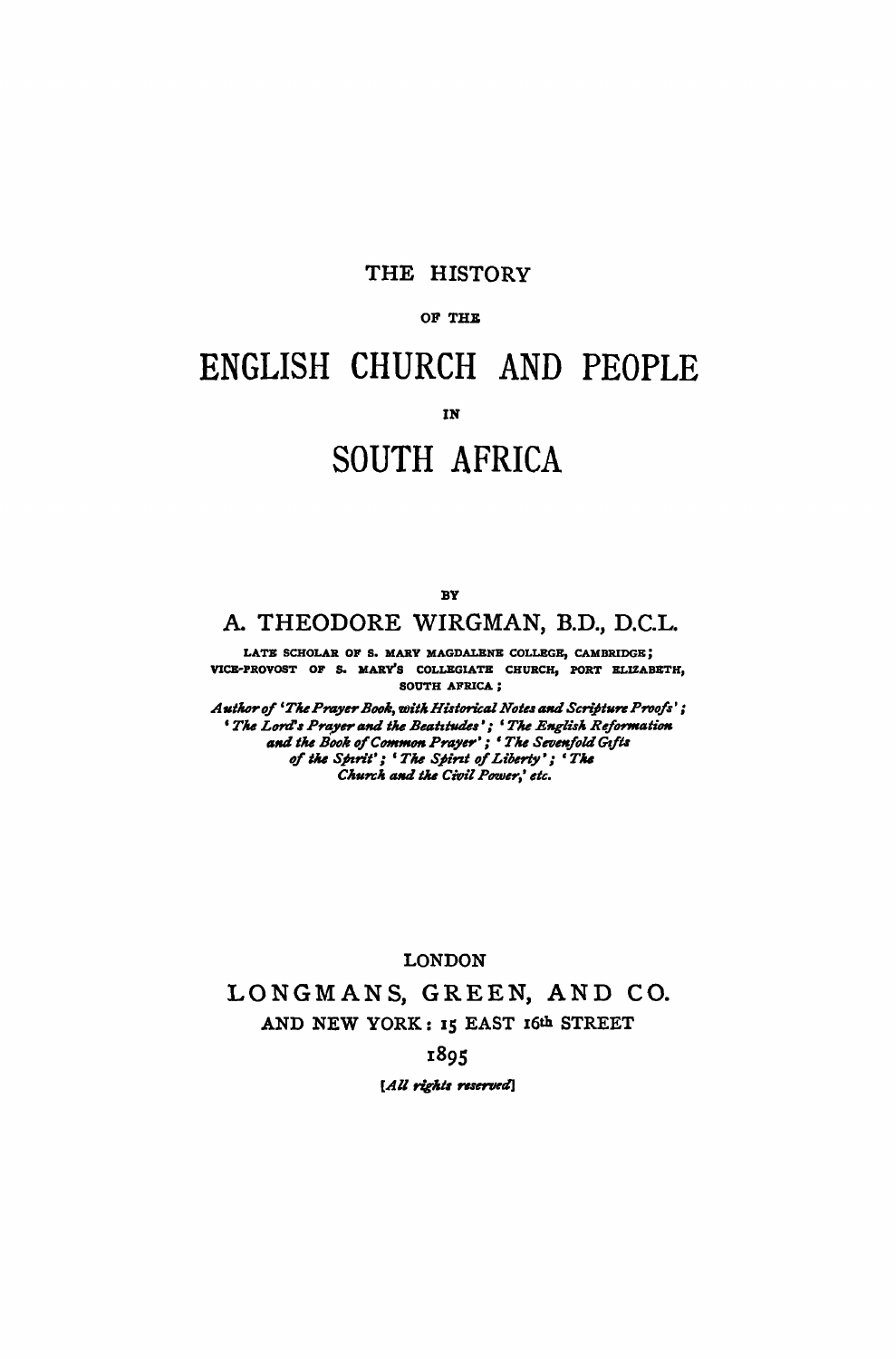IN • PIAM • MEMORIAM·

ROBERTI· GRAY. S.T.P.

AFRICÆ · AVSTRALIS

METROPOLITANI· PRIMI

QVI • FIDEI • CATHOLICÆ •

CVSTOS· FIDELISSIMVS •

ET • EXIMIIS • OPERIBUS • STRENVVS

LIBERTATES · ECCLESIÆ

VT · ATHANASIVS ·

CONTRA' MVNDVM •

ILLESAS . CONSERVAVIT

HOC. OPVSCVLVM

DEDICAT · AVCTOR ·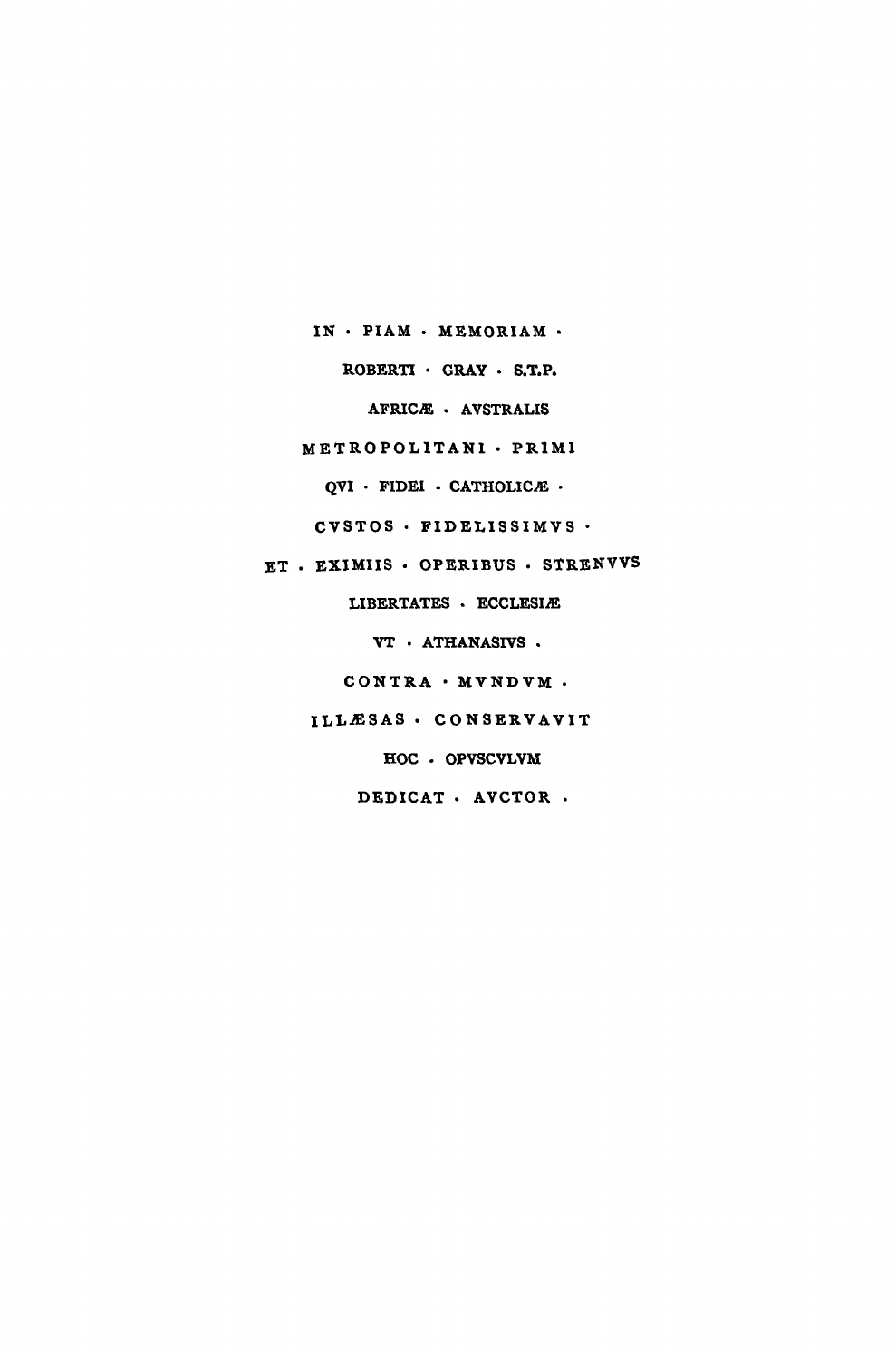## **CONTENTS**

| <b>CHAP</b> |                                                              | <b>PAGE</b><br>vii |
|-------------|--------------------------------------------------------------|--------------------|
|             | INTRODUCTION                                                 |                    |
| L.          | THE MAKING OF SOUTH AFRICA<br>$\cdots$                       | 13                 |
| 11.         | THE COMING OF THE ENGLISH   57                               |                    |
|             | III. THE SOCIAL, POLITICAL, AND RELIGIOUS                    |                    |
|             | CONDITION OF SOUTH AFRICA IN $1847$ ,                        |                    |
|             | BEING THE YEAR IN WHICH ROBERT                               |                    |
|             | GRAY WAS CONSECRATED FIRST BISHOP                            |                    |
|             | OF CAPE TOWN                                                 | 103                |
| IV.         | ROBERT GRAY, AND THE BEGINNINGS OF                           |                    |
|             | HIS WORK IN SOUTH AFRICA                                     | 128                |
| v.          | THE SUBDIVISION OF THE DIOCESE OF CAPE                       |                    |
|             | TOWN, AND THE FOUNDING OF THE                                |                    |
|             | DIOCESES OF GRAHAMSTOWN AND NATAL                            |                    |
|             | UNDER THE BISHOP OF CAPE TOWN AS                             |                    |
|             | METROPOLITAN. THE BEGINNINGS OF                              |                    |
|             | PROVINCIAL ORGANIZATION, SYNODICAL                           |                    |
|             | ACTION, AND MISSIONARY WORK                                  | 164                |
| VI.         | THE CONFLICT WITH ERASTIANISM AND                            |                    |
|             | HERESY, AS MANIFESTED IN THE TRIALS                          |                    |
|             | OF REV. W. LONG AND BISHOP COLENSO,                          |                    |
|             | WHICH RESULTED IN THE ULTIMATE                               |                    |
|             | FREEDOM OF THE COLONIAL CHURCHES                             |                    |
|             | FROM THE TRAMMELS OF THE CIVIL                               |                    |
|             | <b>POWER</b><br>$\cdots$<br>$\cdots$<br>$\cdots$<br>$\cdots$ | 181                |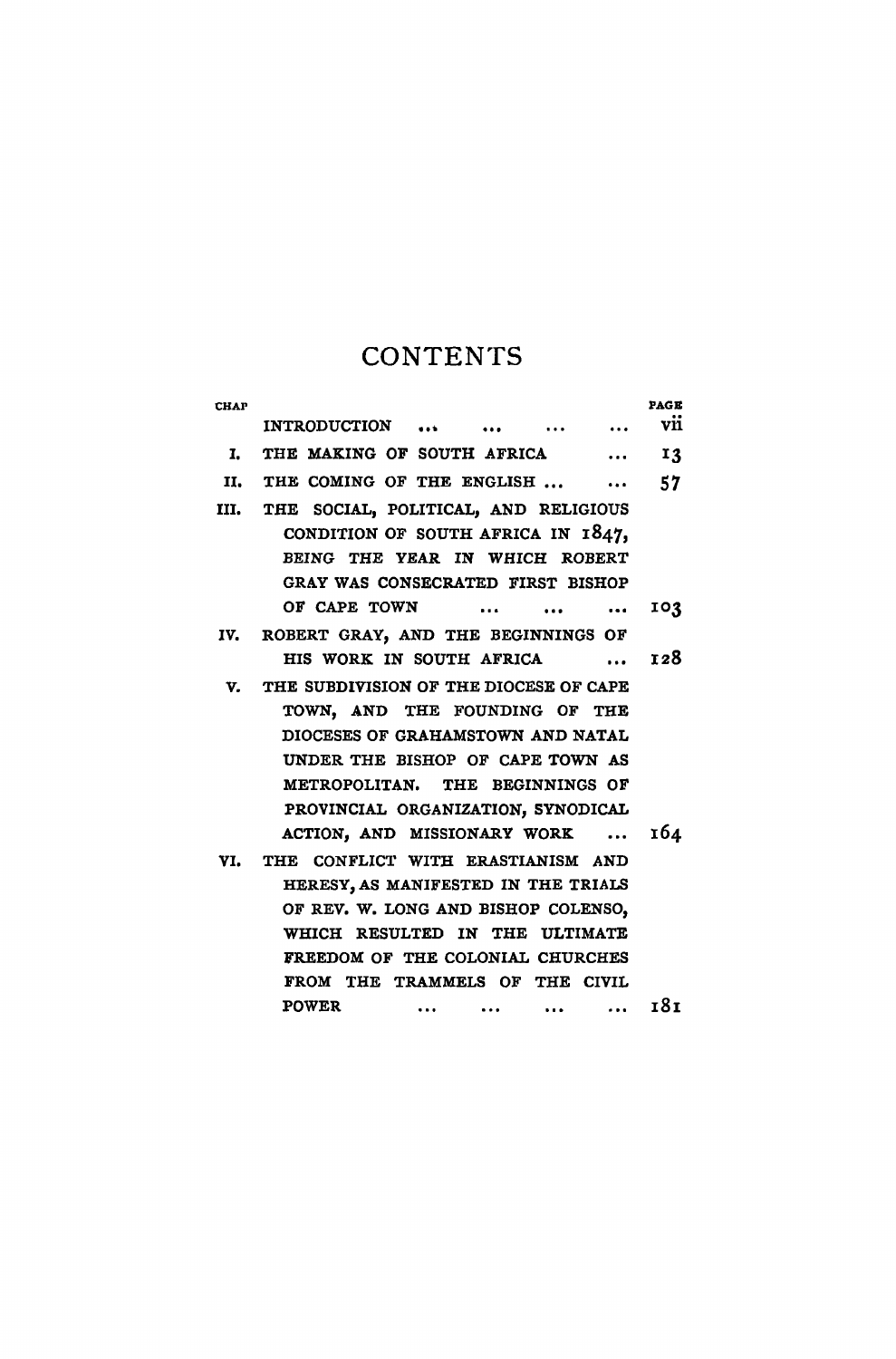### vi CONTENTS.

| CHAP. |                                                                | PAGE |
|-------|----------------------------------------------------------------|------|
|       | VII. SOUTH AFRICA UNDER SIR G. GREY, SIR                       |      |
|       | PHILIP WODEHOUSE, AND SIR HENRY                                |      |
|       | BARKLY. THE PROVINCIAL SYNOD OF                                |      |
|       | 1870, THE CONSTITUTION AND CANONS                              |      |
|       | OF THE PROVINCE, AND THE DEATH OF                              |      |
|       | BISHOP GRAY, THE FIRST METROPOLITAN                            |      |
|       | OF SOUTH AFRICA    214                                         |      |
|       | VIII. SOUTH AFRICA UNDER SIR BARTLE FRERE,                     |      |
|       | SIR HERCULES ROBINSON, AND SIR                                 |      |
|       | HENRY LOCH. THE PROVINCIAL SYNOD                               |      |
|       | OF 1876. THE GRAHAMSTOWN CATHE-                                |      |
|       | DRAL CASE, AND THE PROVINCIAL                                  |      |
|       | SYNOD OF 1883. THE TRINITY CHURCH                              |      |
|       | (CAPE TOWN) CASE, THE PROVINCIAL                               |      |
|       | SYNOD OF 1891, AND THE PRESENT                                 |      |
|       | CONDITION OF THE CHURCH IN SOUTH                               |      |
|       | <b>AFRICA</b><br><b>Contract Contract Contract</b><br>$\cdots$ | 235  |
|       | APPENDIX: STATISTICS                                           | 277  |
|       |                                                                |      |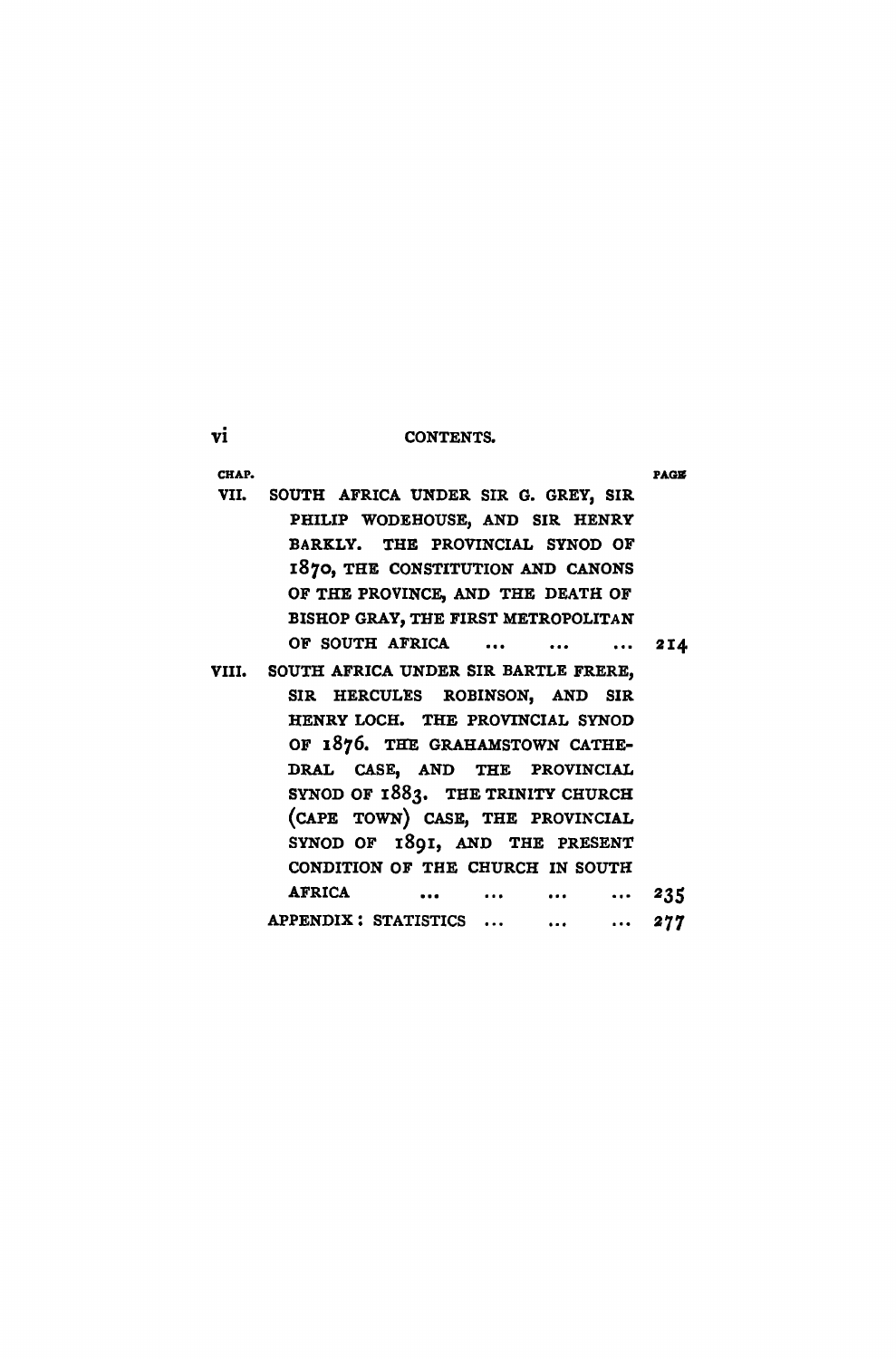### INTRODUCTION

A VERY grave responsibility is necessarily laid upon the annalist of the English Church in South Africa.

Other Colonial Churches of our Communion have had their varying struggles, trials, and difficulties, but no other Colonial Church has had to contend for the root principles of Catholic belief and Apostolic order under the same difficulties as we have bad to encounter. No other Colonial Church has had to hear the brunt of the struggle between Erastian conceptions of the relations between the Church and the Civil power and the ordered freedom of true spiritual liberty as the South African Church has done. The Colonial Churches won their liberty and gained their freedom from the oppressive fictions and traditions of a State supremacy, which was supposed to import into new and free countries the disabilities and hindrances of the Established Church of England, without any of its corresponding advantages of endowment. But the strain and stress of the conflict whereby this liberty of organization and freedom of action was won fell upon the South Mrican Church alone.

Robert Gray, our first Metropolitan, has been rightly called "the Athanasius of the South." Had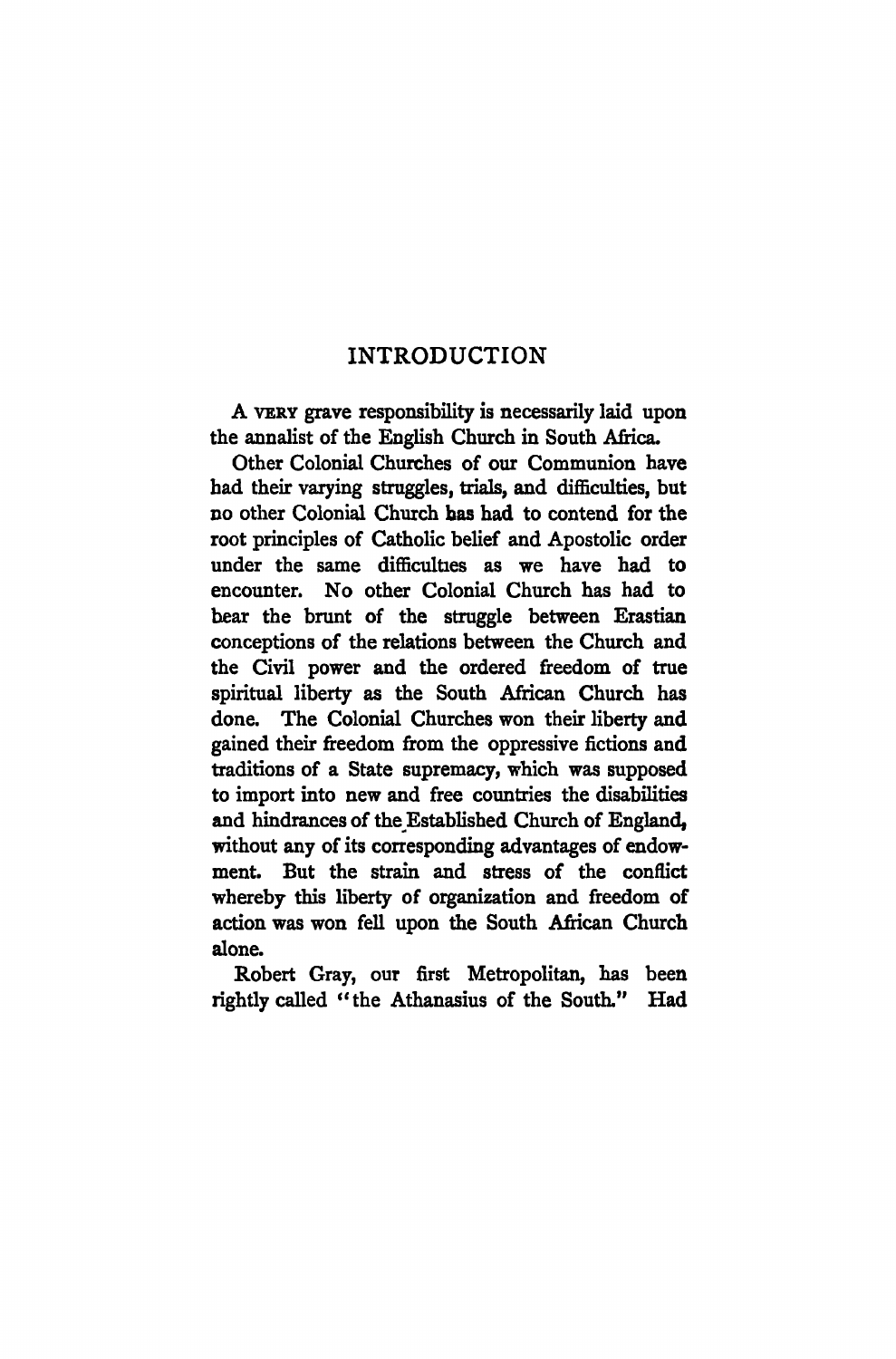### viii INTRODUCTION.

it not been for his resolute fortitude and iron determination not to compromise one iota of the first principles of Catholic liberty, the battle against Erastianism would not have been won. Colonial Bishops would have continued to rely on the feeble arm of flesh provided in their " Royal Letters Patent" instead of on their inherent spiritual powers as the lawful inheritors of Apostolic Thrones.

Our first Metropolitan was one of the greatest Prelates that have ever adorned the Anglican Communion. He came to South Africa to find our Church a shadow of weakness and a by-word of feebleness in the face of the sturdy Puritanism of our Dutch Reformed brethren, who even now number 250,000 European adherents in the Cape Colony against our 70,000, and who form the decided majority in all the other South African States, except in Natal. He left the Church deeply rooted and well grounded in the Faith, and the impress of his master mind and firm grasp of true Church principles is felt throughout the ten Dioceses into which our Church has grown since S. Peter's Day in 1847, when he was consecrated the first Bishop of the solitary South African See of Cape Town.

I shall endeavour to show first of all, by a brief historical sketch of the South African people, how South Africa came to be what it is to-day. Unless people understand South Africa and its people, it is impossible for them to understand the story of the South African Church, or the diverse problems that lie before us in the present day. South Africa is a country with a very strong national feeling of local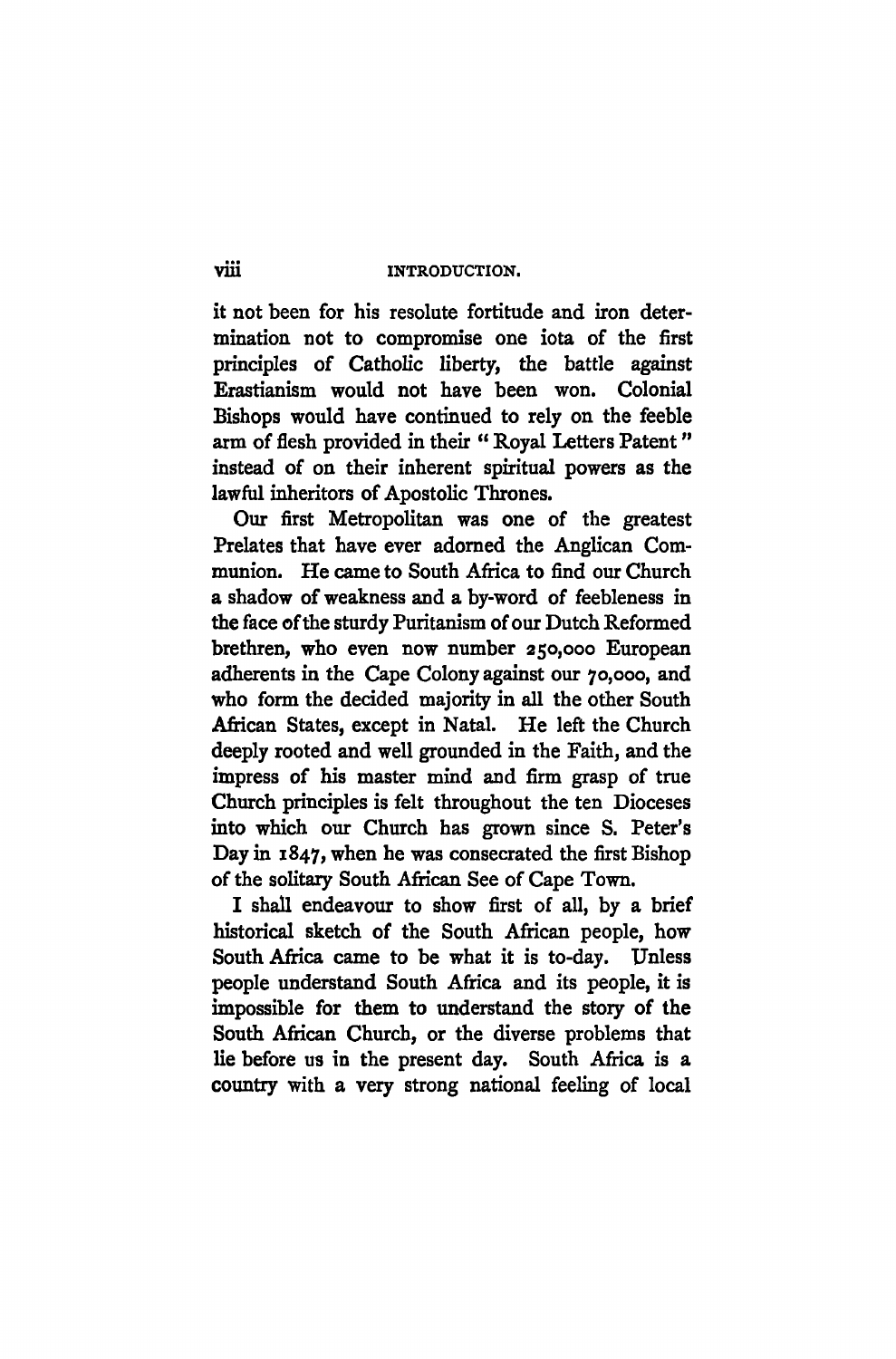INTRODUCTION. ix

patriotism. The fact that the great majority of its European inhabitants are of Dutch and French Huguenot descent, makes the position of our Church quite different to that which it occupies in Australia and New Zealand.

The Dutch Reformed Faith is virtually the " Established religion" of the powerful and vigorous Africander republics of the Transvaal and the Free State. In some ways our position in South Africa may be paralleled with that of the Scottish Church, which has to work face to face with the vast mass of Scottish Presbyterianism, Established and un-established. Friendly harmony with the Dutch Reformed authorities, with a view to as much co-operation as is possible without perilling the true basis of Catholic re-union, is our obvious duty. South African Churchmen never ought to forget that our Dutch Reformed brethren were at work in South Mrica for two centuries before we really touched the religious life of the country, and that we have to approach them from a different standpoint from that which we naturally adopt in dealing with the schisms and separations of English growth and nurture which took root in the country after the English flag had finally supplanted the Dutch tricolour on the Castle at Cape Town in 1806. We must also remember that we are the "Church of the Reconciliation." We have not only to work for corporate re-union, but we have to bind together the South African people, and strive to knit once more the ties which were sundered by the cruel civil war of 1881, and cause English and Dutch alike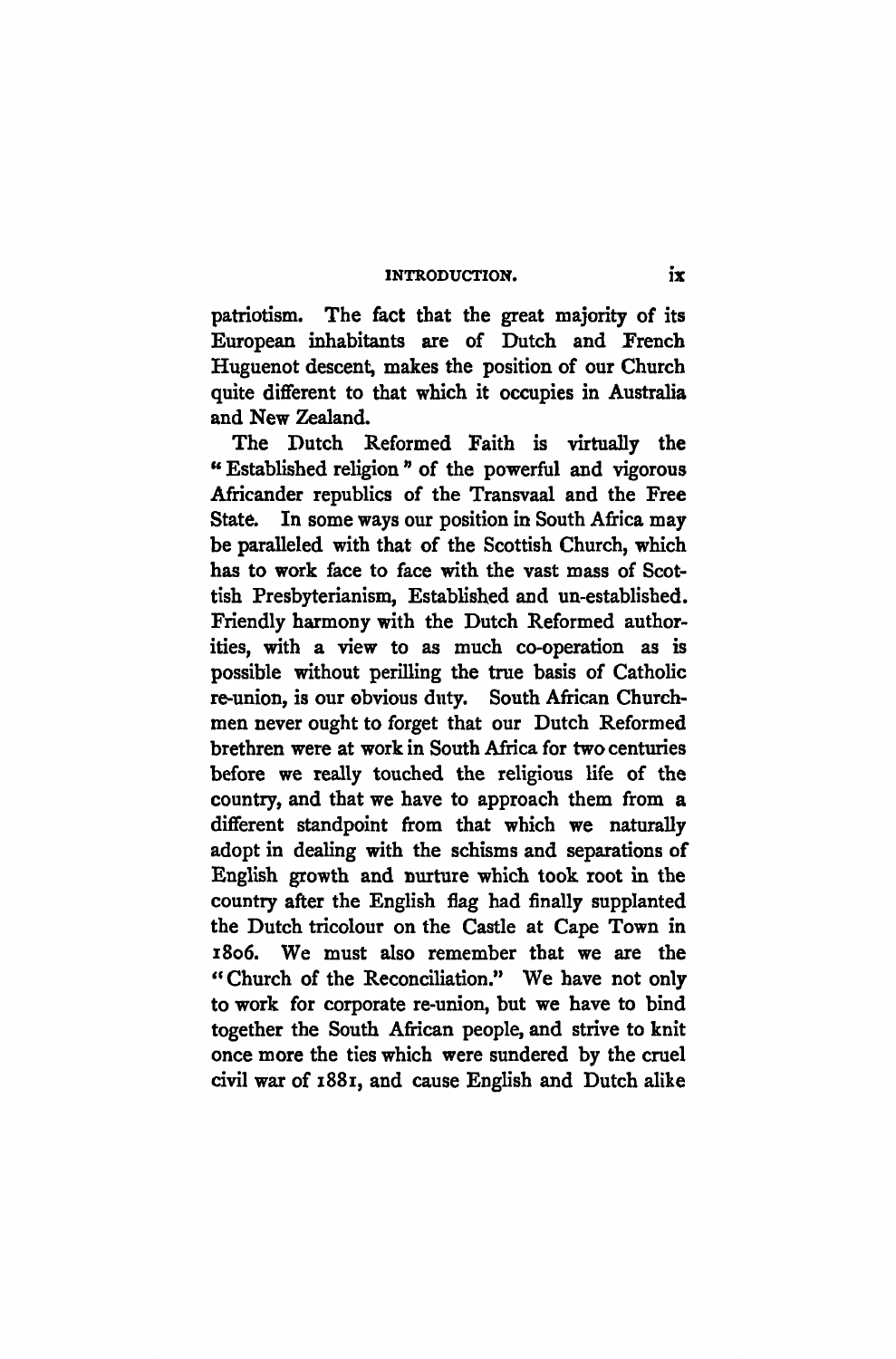### x INTRODUCTION.

to forget the bitter memories of Majuba Hill, and to work for a United South Africa. Thus and thus only shall we be enabled to do our great missionary work to the myriads of heathen around us. Much bas been done, and much may be done, by the heroism of isolated effort. But when there is a United South Africa, with a common policy of righteous dealing towards the native races, when the native drink traffic is prohibited, when polygamy involveslegal disabilities, when other evil native customs are forbidden by law throughout South Africa as they now are in the Cape Colony;-when the nativeslearn that all the privileges of citizenship will be withdrawn, except on condition that they forsake barbarism for civilization, then the missionary can teach them the lesson that the gifts of civilization are the true outcome of the Gospel of Christ.

A man who for twenty years has identified himself with the ecclesiastical, social, and political life of South Africa as I have done cannot be expected to write a history from the standpoint of a stranger to South Africa. I write in full consciousness that the cause of the Church in South Africa has been harmed by injudicious writing. It was little short of a calamity that Bishop Gray's Life was undertaken by one who knew little or nothing of South Africa, and who was therefore out of touch with the very essence of the great Bishop's life and work.

I shall try to be scrupulously impartial and fair in dealing with the history of our legal and ecclesiastical controversies. 1 have had special opportunities of